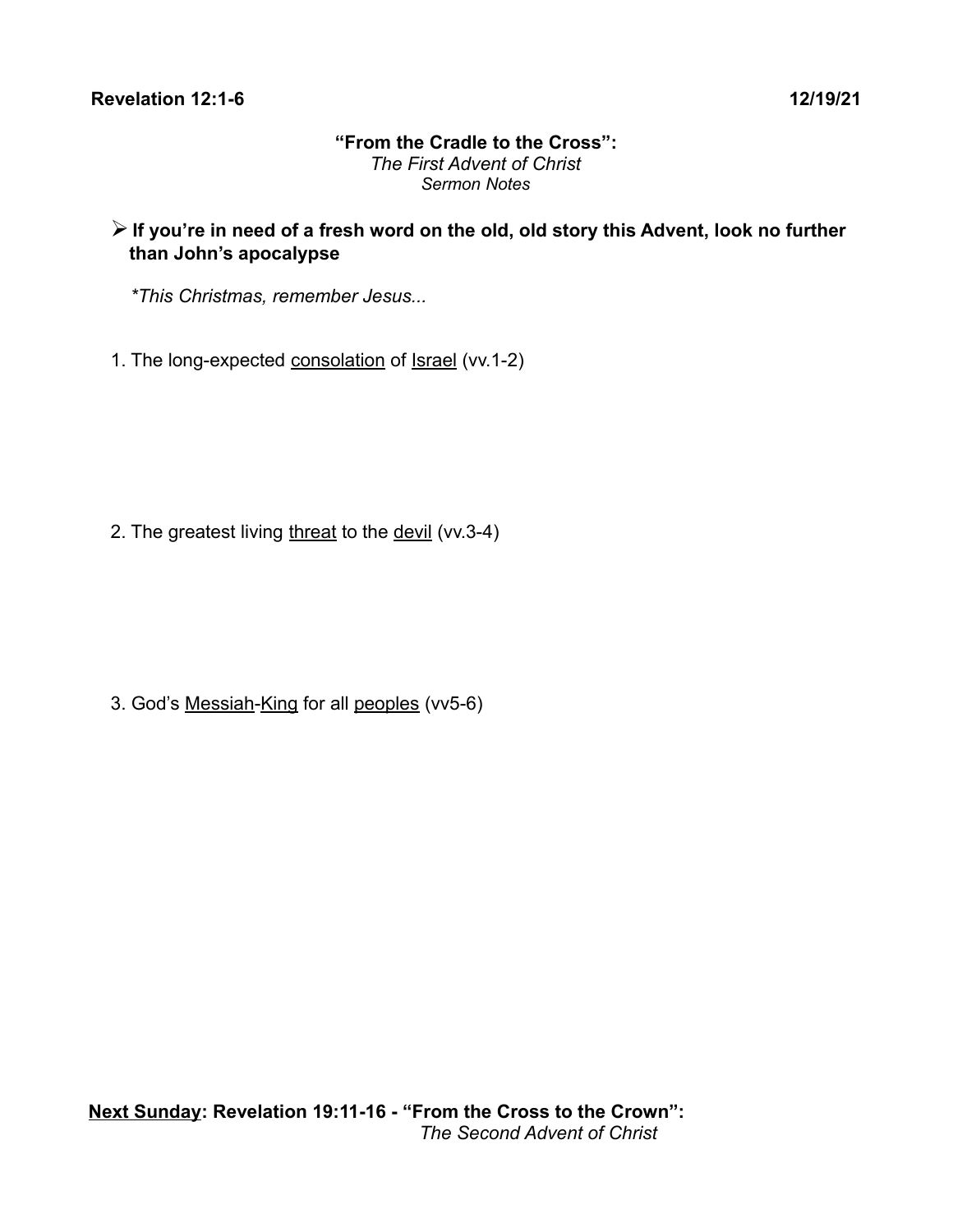## **Community Group Study Guide**

For the Week of December 19th-25th

*This week, as has become our custom, we have the privilege to read and reflect on John Piper's classic poem, "The Innkeeper". Consider navigating, also, to <https://www.desiringgod.org/articles/the-innkeeper>where you can watch and hear Piper read it, as well as listen to him share the story behind the poem: [https://www.desiringgod.org/interviews/whats-the-story-behind-your-poem-the](https://www.desiringgod.org/interviews/whats-the-story-behind-your-poem-the-innkeeper)[innkeeper](https://www.desiringgod.org/interviews/whats-the-story-behind-your-poem-the-innkeeper)*

## "The Innkeeper" By John Piper 1986

Jake's wife would have been fifty-eight The day that Jesus passed the gate Of Bethlehem, and slowly walked Toward Jacob's Inn. The people talked With friends, and children played along The paths, and Jesus hummed a song, And smiled at every child he saw.

He paused with one small lass to draw A camel in the dirt, then said, "What's this?" The girl bent down her head To study what the Lord had made, Then smiled, "A camel, sir!" and laid Her finger on the bulging back, "It's got a hump." "Indeed it does, And who do you believe it was Who made this camel with his hump?" Without a thought that this would stump The rabbi guild and be reviled, She said, "God did." And Jesus smiled, "Good eyes, my child. And would that all Jerusalem within that wall Of yonder stone could see the signs Of peace!" He left the lass with lines Of simple wonder in her face, And slowly went to find the place Where he was born.

 Folks said the inn Had never been a place for sin, For Jacob was a holy man.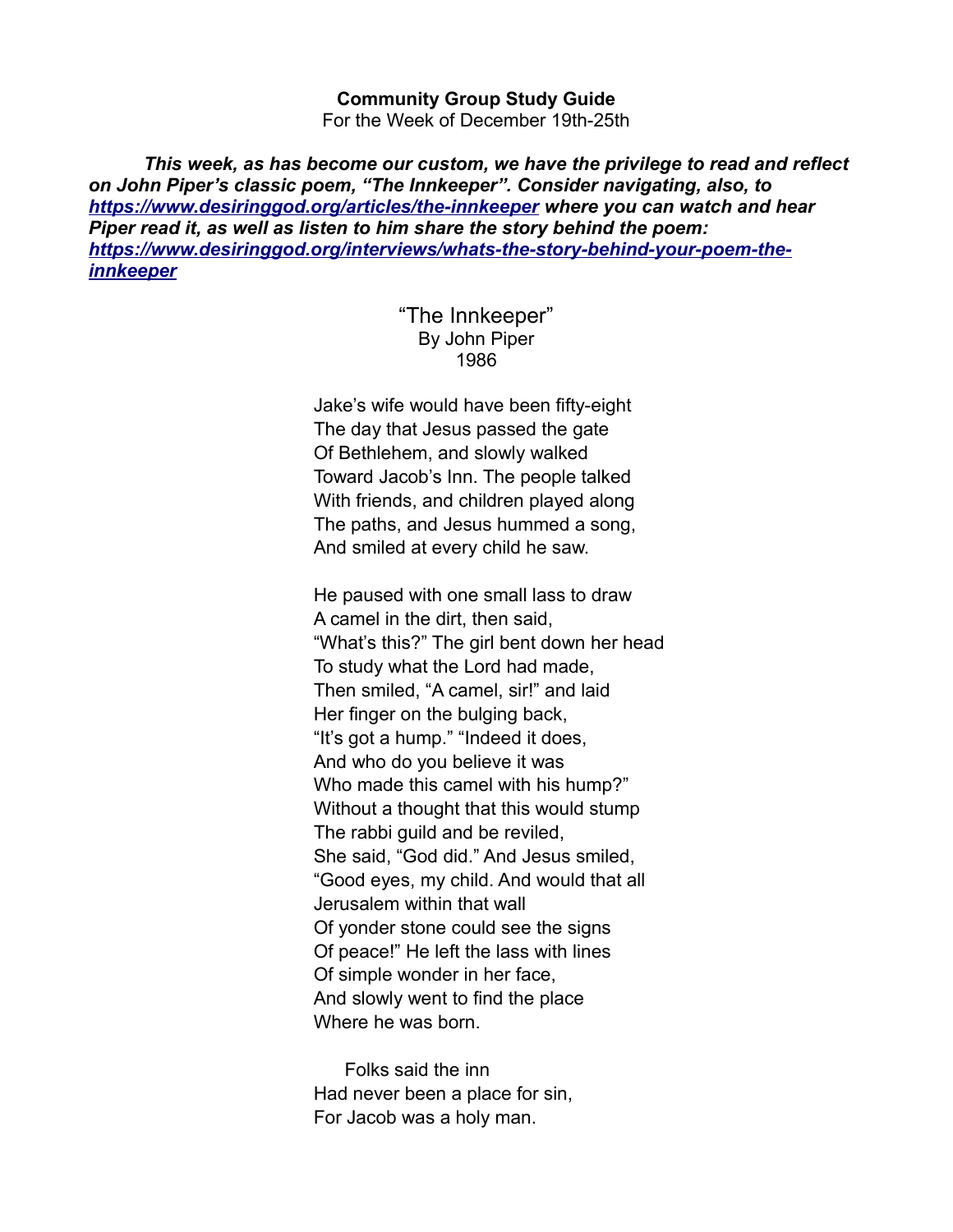And he and Rachel had a plan To marry, have a child or two, And serve the folk who traveled through, Especially the poor who brought Their meal and turtle-doves, and sought A place to stay near Zion's gate.

They'd rise up early, stay up late, To help the pilgrims go and come, And when the place was full, to some Especially the poorest, they would say, "We're sorry there's no room, but stay Now if you like out back. There's lots Of hay and we have extra cots That you can use. There'll be no charge. The stable isn't very large But Noah keeps it safe." He was A wedding gift to Jake because The shepherds knew he loved the dog. "There's nothing in the Decalogue," He used to joke, "that says a man Can't love a dog!"

 The children ran Ahead of Jesus as he strode Toward Jacob's Inn. The stony road That led up to the inn was deep With centuries of wear, and steep At one point just before the door. The Lord knocked once then twice before He heard an old man's voice, "'round back!" It called. So Jesus took the track That led around the inn. The old Man leaned back in his chair and told The dog to never mind. "Ain't had No one to tend the door, my lad, For thirty years. I'm sorry for The inconvenience to your sore Feet. The road to Jerusalem Is hard ain't it? Don't mind old Shem. He's harmless like his dad. Won't bite A Roman soldier in the night. Sit down." And Jacob waved the stump Of his right arm.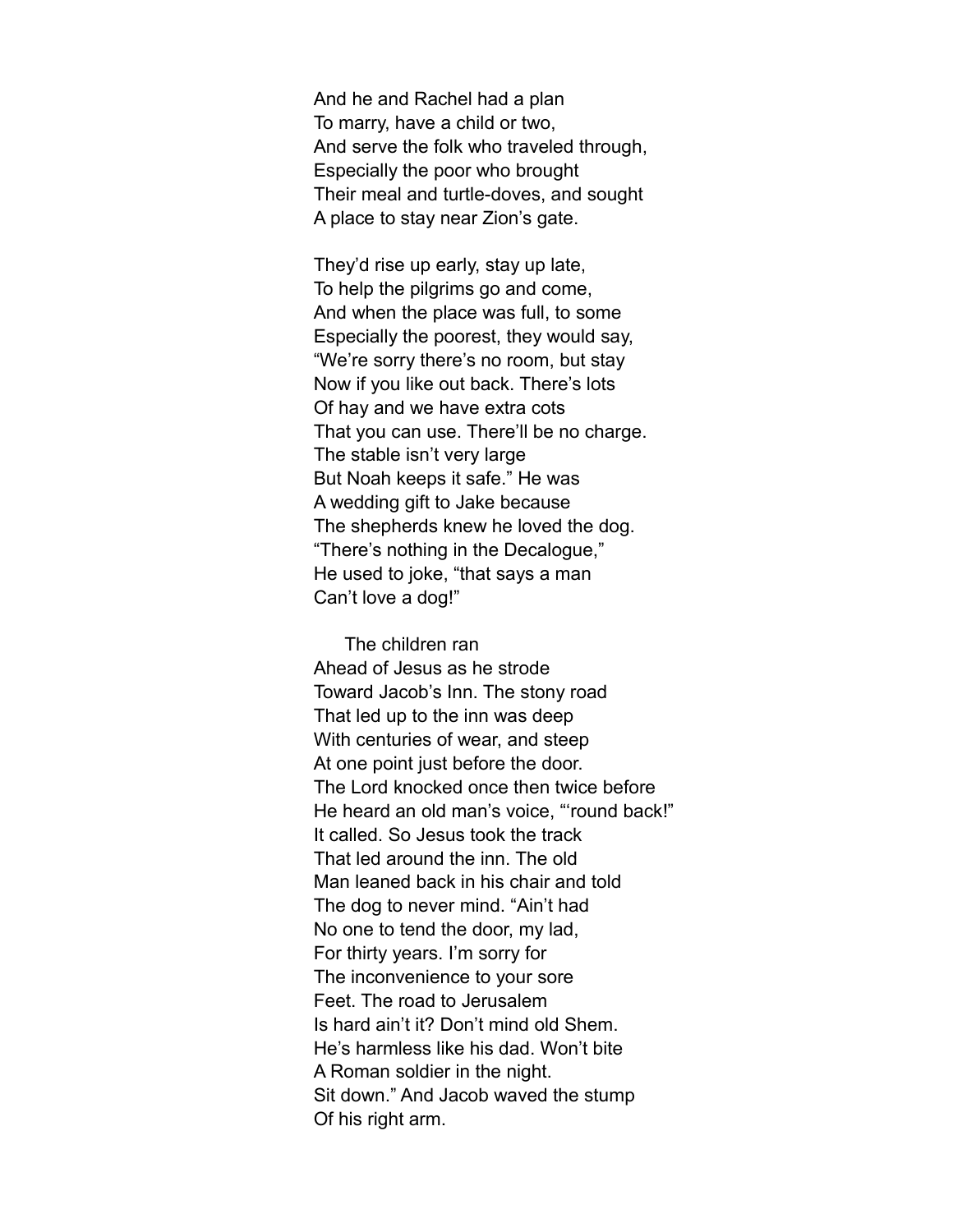"We're in a slump Right now. Got lots of time to think And talk. Come, sit and have a drink. From Jacob's well!" he laughed. "You own The inn?" the Lord inquired. "On loan, You'd better say. God owns the inn." At that the Lord knew they were kin, And ventured on: "Do you recall The tax when Caesar said to all The world that each must be enrolled?" Old Jacob winced, "Are north winds cold? Are deserts dry? Do fishes swim And ravens fly? I do. A grim And awful year it was for me When God ordained that strange decree.

"How could I such a time forget? Why do you ask?" "I have a debt To pay, and I must see how much. Why do you say that it was such A grim and awful year?" He raised The stump of his right arm, "So dazed, Young man, I didn't know I'd lost My arm. Do you know what it cost For me to house the Son of God?"

The old man took his cedar rod And swept it 'round the place: "Empty. For thirty years alone, you see? Old Jacob, poor old Jacob runs It with one arm, a dog, and no sons. But I had sons . . . once. Joseph was My firstborn. He was small because His mother was so sick. When he Turned three the Lord was good to me And Rachel, and our baby Ben Was born, the very fortnight when The blessed family arrived. And Rachel's gracious heart contrived A way for them to stay — there in That very stall." The man was thin And tired. "You look a lot like him."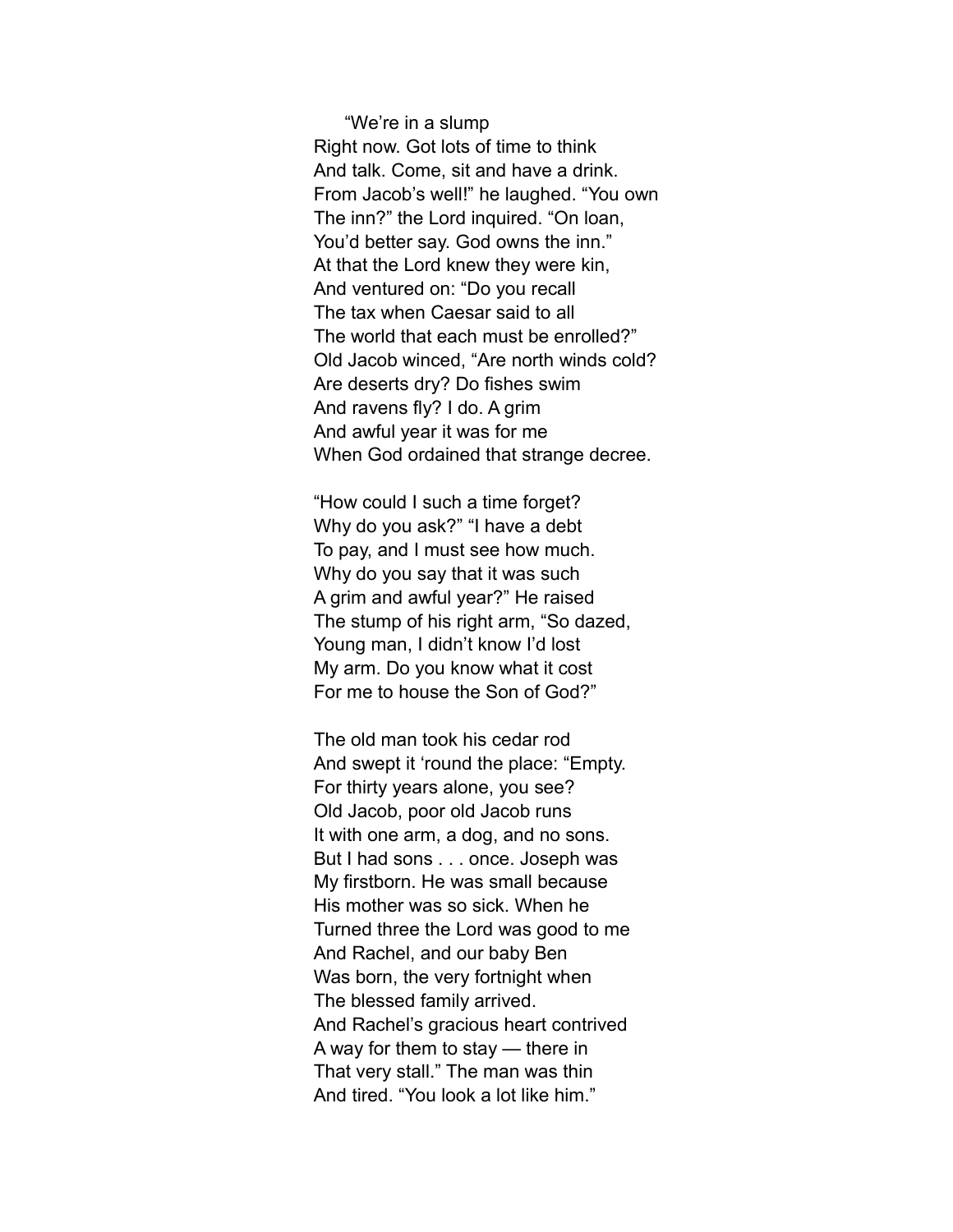But Jesus said, "Why was it grim?"

"We got a reputation here That night. Nothing at all to fear In that we thought. It was of God. But in one year the slaughter squad From Herod came. And where do you Suppose they started? Not a clue! We didn't have a clue what they Had come to do. No time to pray, No time to run, no time to get Poor Joseph off the street and let Him say good-bye to Ben or me Or Rachel. Only time to see A lifted spear smash through his spine And chest. He stumbled to the sign That welcomed strangers to the place, And looked with panic at my face, As if to ask what he had done. Young man, you ever lost a son?"

The tears streamed down the Savior's cheek, He shook his head, but couldn't speak.

"Before I found the breath to scream I heard the words, a horrid dream: 'Kill every child who's two or less. Spare not for aught, nor make excess. Let this one be the oldest here And if you count your own life dear, Let none escape.' I had no sword No weapon in my house, but Lord, I had my hands, and I would save The son of my right hand . . . So brave, O Rachel was so brave! Her hands Were like a thousand iron bands Around the boy. She wouldn't let Him go and so her own back met With every thrust and blow. I lost My arm, my wife, my sons — the cost Of housing the Messiah here. Why would he simply disappear And never come to help?"